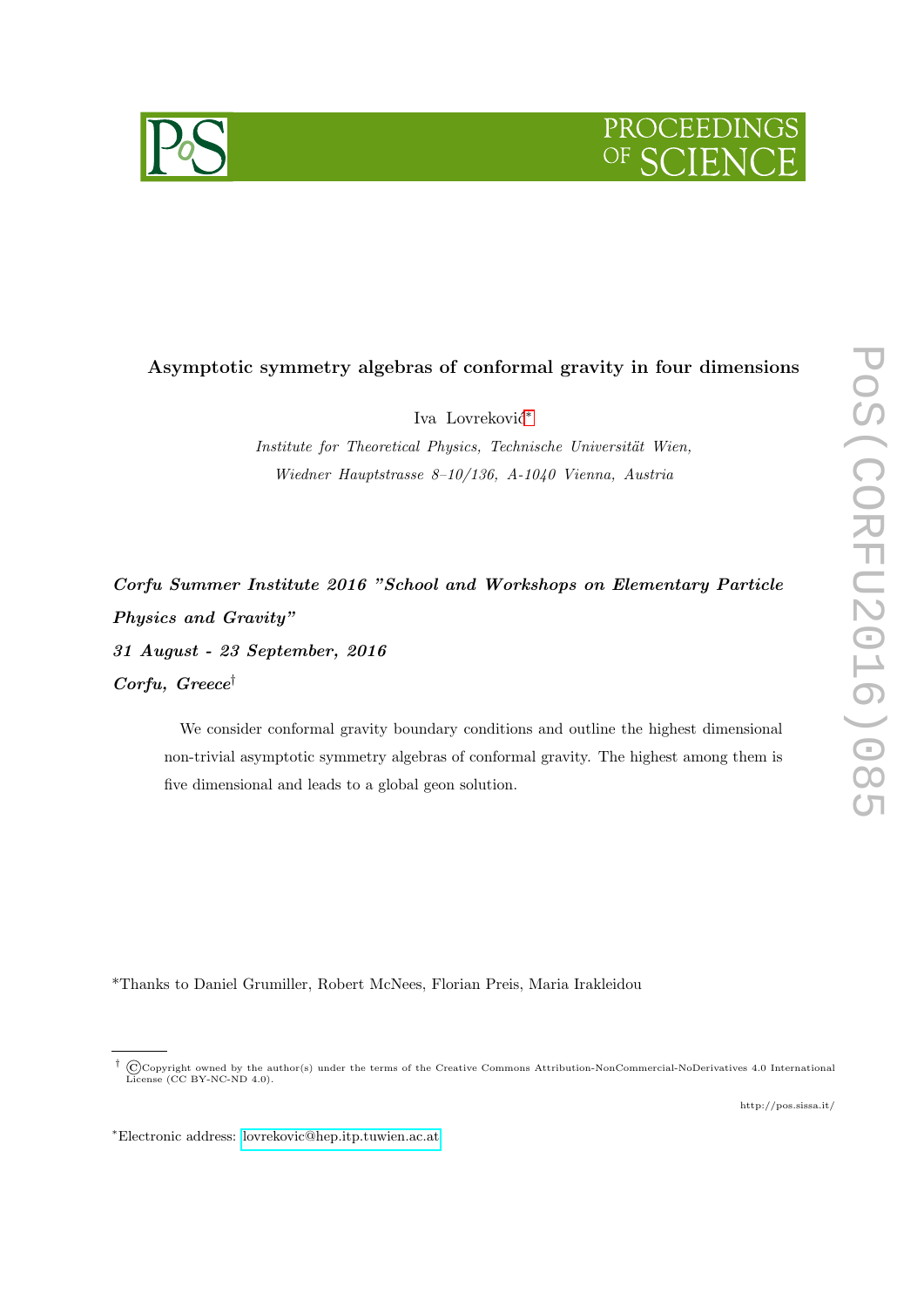### I. INTRODUCTION AND MOTIVATION

In this talk, we consider the asymptotic symmetry algebra (ASA) of conformal gravity (CG). ASA is generally investigated for three main reasons. First one is to learn about the ASA itself, the second one is to investigate the theory of gravity, and the third one is to learn about the charges defined by the ASA which describe the field theory at the boundary. CG is a very interesting theory of gravity that has recently received much attention. Compared to Einstein gravity, it has an advantage that it is two loop renormalizable while Einstein gravity is not, however, it introduces an issue common for higher derivative gravity theories. It contains ghosts.

It was studied from theoretical aspects by Maldacena, who simultaneously showed the importance of the boundary conditions obtaining Einstein gravity solutions from conformal gravity by imposing appropriate boundary conditions [\[1\]](#page-10-0). Further motivation to study CG comes from the the number of papers by 't Hooft in which he considers CG and conformal symmetry, and speculates that conformal symmetry could play a crucial role for the physics at the Planck energy scale [\[2–](#page-10-1)[5\]](#page-10-2). CG arises from five dimensional Einstein gravity (EG) as a boundary counterterm and from the twistor string theory [\[6\]](#page-11-0). The analysis of the holographic [\[7\]](#page-11-1) and canonical [\[8\]](#page-11-2) aspect of conformal gravity, showed that consistent set of boundary conditions leads to well defined variational principle and finite charges of the conformal gravity holography in four dimensions, while the charge associated to Weyl transformations vanishes. On phenomenological grounds, it was mostly studied by Manheim, in the explanation of the galactic rotation curves without the addition of dark matter  $[9-11]$  $[9-11]$ .

The aspect from which we are considering CG is the AdS/CFT correspondence that has been demonstrated to work on number of examples such as  $AdS_3/LCFT_2$  [\[12,](#page-11-5) [13\]](#page-11-6), AdS/Ricci flat correspondence and other examples of gauge/gravity correspondence.

Within this classification, beside ASAs of CG, we also obtain the asymptotic solutions that can be uplifted to the global solutions. These solutions are pp waves or geons [\[14\]](#page-11-7). The classification also contains the known CG solutions, such as Manheim–Kazanas–Riegert solution and rotating black hole solutions [\[15\]](#page-11-8).

## II. CONFORMAL GRAVITY

Given a manifold  $M$ , conformal gravity action is described by the

<span id="page-1-0"></span>
$$
S = \alpha \int d^4x C^{\mu}{}_{\nu\sigma\rho} C_{\mu}{}^{\nu\sigma\rho} \tag{1}
$$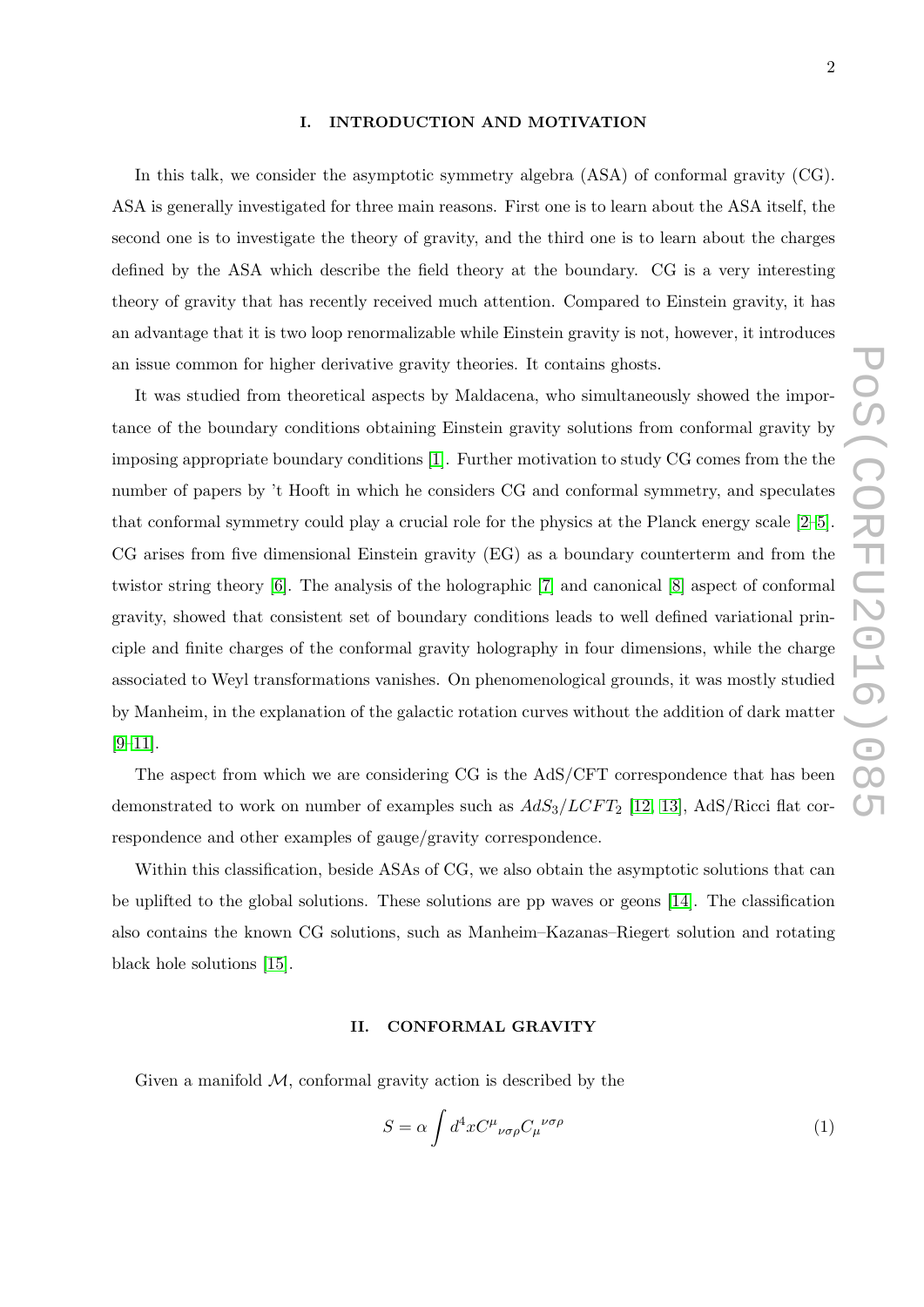living on that manifold. In [\(1\)](#page-1-0),  $\alpha$  is dimensionless coupling constant responsible for the power counting renormalizability of the action and  $C^{\mu}{}_{\nu\sigma\rho}$  is Weyl tensor. The action is invariant under Weyl rescalings of the metric

$$
g_{\mu\nu} \to \tilde{g}_{\mu\nu} = e^{2\omega} g_{\mu\nu} \tag{2}
$$

for  $\omega$  Weyl factor. Variation of the action leads to the CG equations of motion which require vanishing of the Bach tensor

<span id="page-2-2"></span>
$$
\left(\nabla^{\rho}\nabla_{\sigma} + \frac{1}{2}R^{\rho}_{\sigma}\right)C^{\sigma}_{\mu\rho\nu} = 0.
$$
\n(3)

# III. BOUNDARY CONDITIONS

The asymptotic  $(0 < \rho < \ell)$  line element is described with

$$
ds^{2} = \frac{\ell^{2}}{\rho^{2}} \left( -\sigma d\rho^{2} + \gamma_{ij} dx^{i} dx^{j} \right)
$$
\n(4)

for  $\ell$  AdS radius which we set to 1 for simplicity,  $\rho$  holographic component using which we approach to the boundary  $\partial M$ , and  $\sigma = \pm 1$  for (A)dS space. The metric on the boundary  $\gamma_{ij}$  defines the first part of the boundary conditions in terms of the generalised Fefferman-Graham expansion

<span id="page-2-0"></span>
$$
\gamma_{ij} = \gamma_{ij}^{(0)} + \rho \gamma_{ij}^{(1)} + \frac{1}{2} \rho^2 \gamma_{ij}^{(2)} + \dots
$$
\n(5)

In addition, we take that variations of the first two terms in the expansion of the boundary metric [\(5\)](#page-2-0) are

$$
\delta \gamma_{ij}^{(0)} = \lambda \gamma_{ij}^{(0)}, \delta \gamma_{ij}^{(1)} = 2\lambda \gamma_{ij}^{(1)}.
$$
\n
$$
(6)
$$

Since the metric  $g_{\mu\nu}$  is invariant under small diffeomorphisms  $x^{\mu} \to x^{\mu} + \xi^{\mu}$ , its variation

<span id="page-2-1"></span>
$$
\delta g_{\mu\nu} = \left(e^{2\omega} - 1\right)g_{\mu\nu} + \pounds_{\xi}g_{\mu\nu} \tag{7}
$$

consists of the part that appears due to invariance under these diffeomorphisms and the part that appears due to invariance under Weyl rescalings. We expand the Weyl factor  $\omega$  and the vector  $\xi$ in the holographic coordinate  $\rho$  analogously to the expansion of the boundary metric  $\gamma_{ij}$  [\(5\)](#page-2-0) and insert them in the Killing equation [\(7\)](#page-2-1). This leads to equations that define the conditions on the components in the metric expansion [\(5\)](#page-2-0). Taking  $\delta g_{\rho\rho} = \delta g_{\rho i} = 0$ , we obtain that  $\omega^{(0)}$  is zero and ij component of [\(7\)](#page-2-1) defines the leading and the subleading order of the Killing equation. The leading order Killing equation

$$
\mathcal{D}_i \xi_j^{(0)} + \mathcal{D}_j \xi_i^{(0)} = \frac{2}{3} \gamma_{ij}^{(0)} \mathcal{D}_k \xi^{(0)k}
$$
\n(8)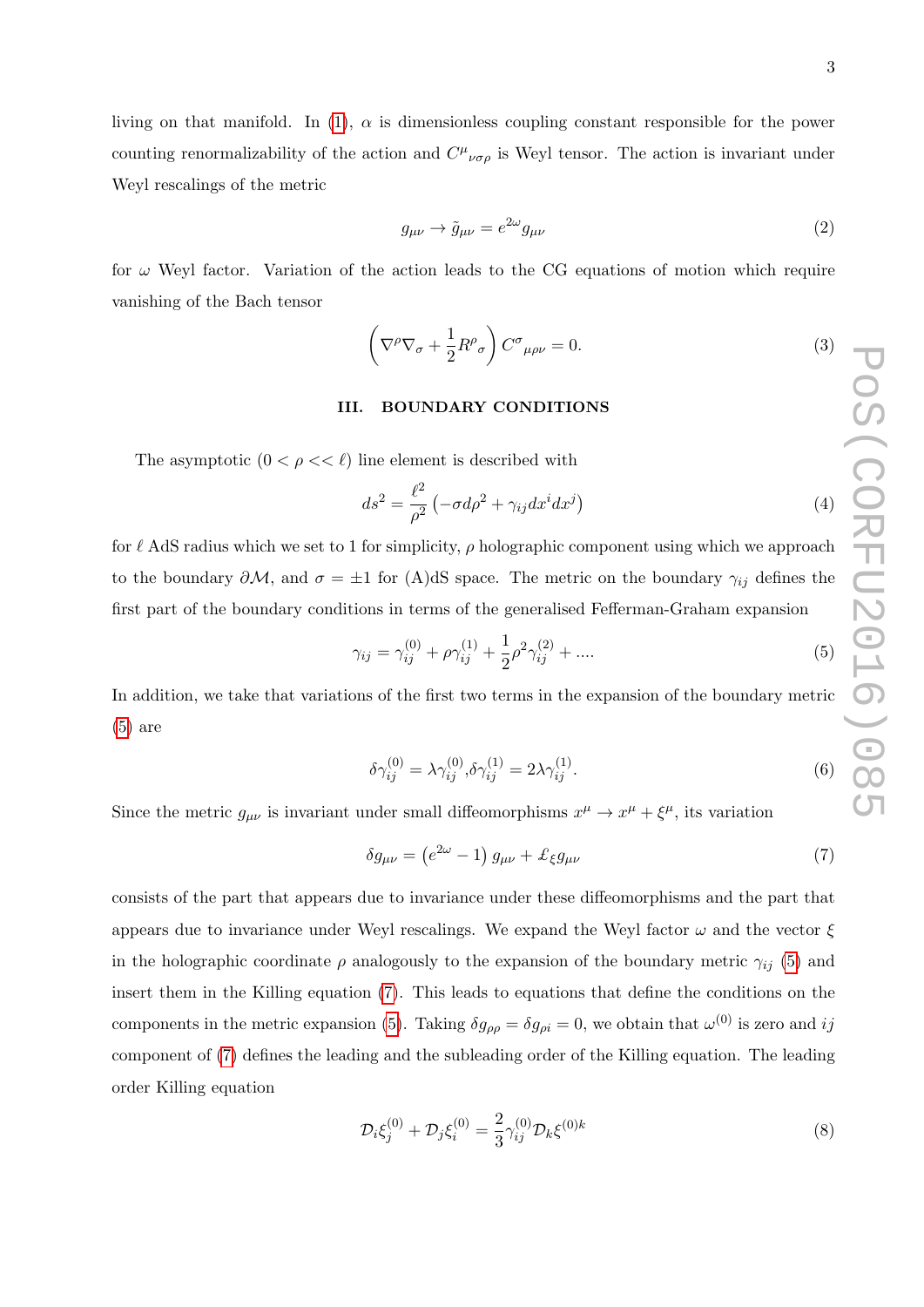$$
\xi^{(0)} = \partial_t, \qquad \xi^{(1)} = \partial_x, \qquad \xi^{(2)} = \partial_y, \qquad (9)
$$

Lorentz rotations

$$
L_{ij} = x_i \partial_j - x_j \partial_i \tag{10}
$$

which define  $\xi^{(3)}$ ,  $\xi^{(4)}$  and  $\xi^{(5)}$  for  $i, j = t, x, y$ , the dilatation KV

$$
\xi^{(6)} = t\partial_t + x\partial_x + y\partial_y \tag{11}
$$

and special conformal transformations (SCTs)

$$
\xi^{(7)} = tx\partial_t + \frac{t^2 + x^2 - y^2}{2}\partial_x + xy\partial_y \tag{12}
$$

$$
\xi^{(8)} = ty\partial_t + xy\partial_x + \frac{t^2 + y^2 - x^2}{2}\partial_y \tag{13}
$$

$$
\xi^{(9)} = \frac{t^2 + x^2 + y^2}{2} \partial_t + tx \partial_x + ty \partial_y.
$$
\n(14)

We denote  $\xi^t = {\xi^{(0)}, \xi^{(1)}, \xi^{(2)}}$  as translations,  $\xi^{(6)} = {\xi^d}$  as dilatation, and  $\xi^{sct} = {\xi^{(7)}, \xi^{(8)}, \xi^{(9)}}$ as SCT Killing vectors to define the  $so(3, 2)$ 

$$
[\xi^d, \xi_i^t] = -\xi_i^t \qquad [\xi^d, \xi_i^{sct}] = \xi_i^{sct} \qquad (15)
$$

$$
[\xi_k^t, L_{ij}] = (\eta_{ki}\xi_j^t - \eta_{kj}\xi_i^t) \qquad [\xi_k^{sct}, L_{ij}] = -(\eta_{ki}\xi_j^{sct} - \eta_{kj}\xi_i^{sct}) \qquad (16)
$$

$$
[\xi_i^{sct}, \xi_j^t] = -(\eta_{ij}\xi^d - L_{ij})\tag{17}
$$

$$
[L_{ij}, L_{kj}] = -L_{ik}.\tag{18}
$$

Due to the boundary conditions the subleading order Killing equation

<span id="page-3-0"></span>
$$
\mathcal{L}_{\xi^{(0)}} \gamma_{ij}^{(1)} = \frac{1}{3} \mathcal{D}_k \xi_{(0)}^k \gamma_{ij}^{(1)} \tag{19}
$$

consists of the Killing vectors  $\xi_i^{(0)}$  $i^{(0)}$ , leading term in the expansion of the boundary metric  $\gamma_{ij}^{(0)}$ , and the subleading term in the expansion of the boundary metric  $\gamma_{ij}^{(1)}$ . From this equation we can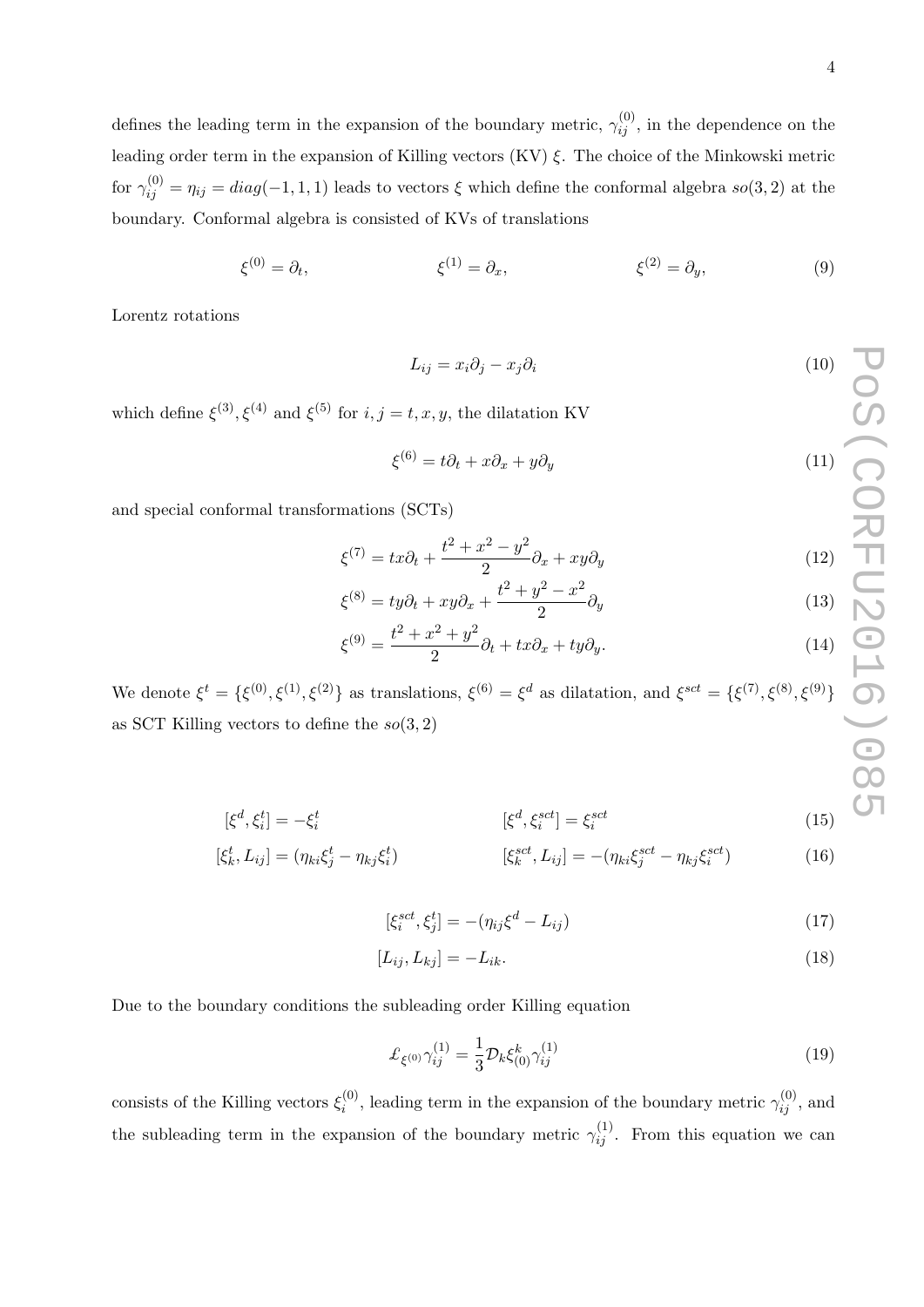In this talk we focus on the approach in which, using [\(19\)](#page-3-0) we determine  $\gamma_{ij}^{(1)}$  for the chosen subalgebra of  $so(3, 2)$ . The  $\gamma_{ij}^{(1)}$  can depend on all the coordinates on the boundary, while the simplest cases are of course those in which the components of the  $\gamma_{ij}^{(1)}$  are constant.

To be able to describe the required subalgebras, we will have to define the new KVs formed from the linear combinations of the existing ones. The most general linear combination of the KVs is

$$
\xi^{linear\ combination} = a_0 \xi^{(0)} + a_1 \xi^{(1)} + a_2 \xi^{(2)} + a_3 \xi^{(3)} + a_4 \xi^{(4)} + a_5 \xi^{(5)} + a_6 \xi^{(6)} + a_7 \xi^{(7)} + a_8 \xi^{(8)} + a_9 \xi^{(9)}.
$$
\n(20)

In the following chapter we consider the largest subalgebras.

# IV. ASYMPTOTIC SYMMETRY ALGEBRA OF CONFORMAL GRAVITY

The most interesting subalgebras of  $so(3, 2)$  for which we find  $\gamma_{ij}^{(1)}$  are the highest dimensional subalgebras. They consist of five and four KVs. Here, we list first all the subalgebras of  $so(3,2)$ [\[16\]](#page-11-9)

- similitude algebra,  $sim(2,1)$ ,
- optical algebra  $\text{opt}(2.1)$ ,
- maximal compact algebra  $o(3) \otimes o(2)$
- $o(2) \otimes o(2, 1)$
- $o(2,2)$
- Lorentz algebra  $o(3, 1)$
- irreducible subalgbra  $o(2, 1)$ ,

while below we demonstrate how to define these subalgebras in terms of our KVs.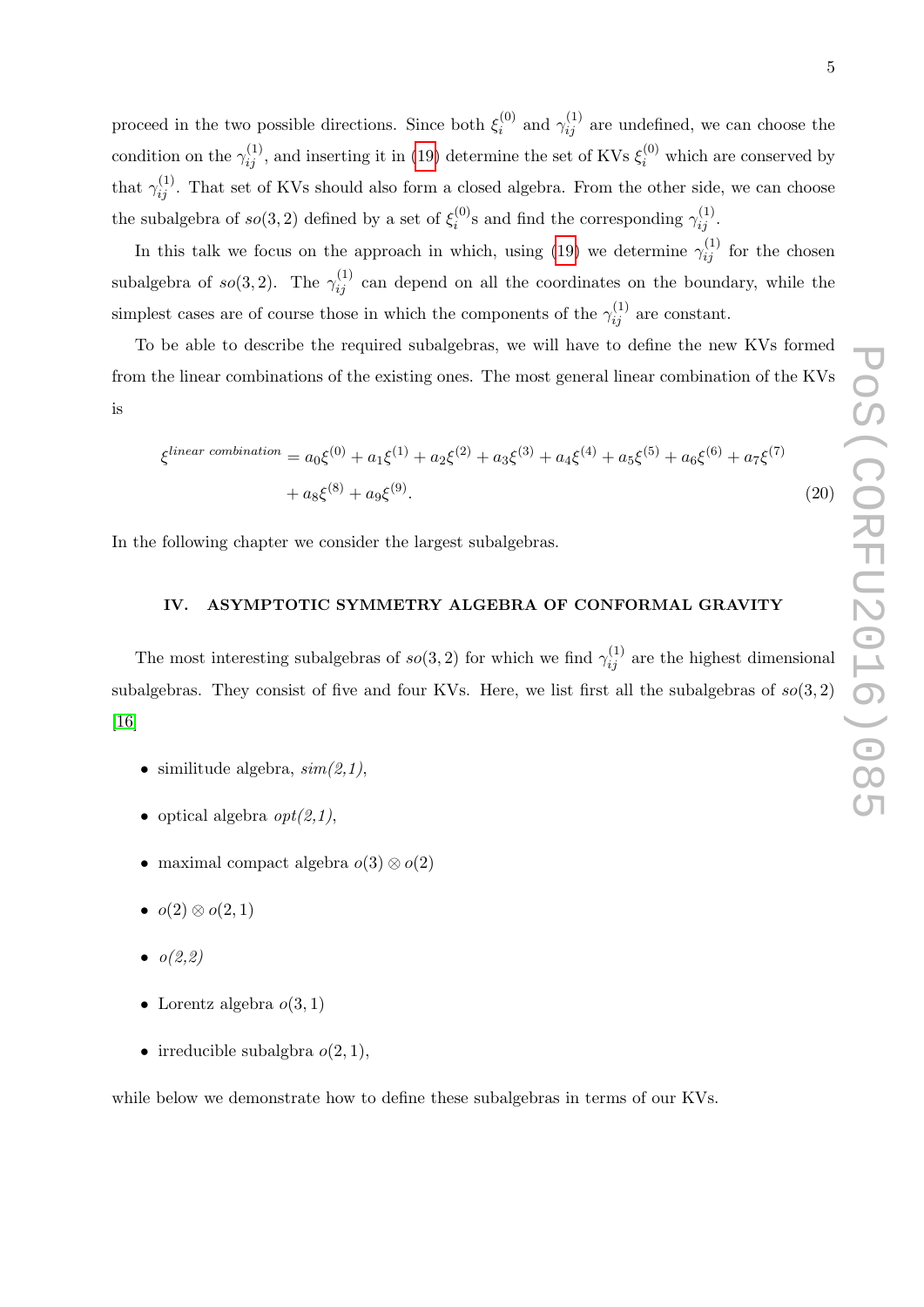### 1. Similitude algebra sim(2, 1)

The number of KVs in this algebra is 7, and we can identify them with the KVs

$$
P_0 = \xi^{(0)}, \qquad P_1 = \xi^{(1)}, \qquad P_2 = \xi^{(2)} \qquad F = \xi^{(6)} \qquad (21)
$$

$$
K_1 = \xi^{(3)} \qquad K_2 = \xi^{(4)} \qquad L_3 = \xi^{(5)}.
$$
 (22)

They close into

$$
\[ \xi^d, \xi^t_j \] = -\xi^t_j \tag{23}
$$

$$
[\xi_l^t, L_{ij}] = -\left(\eta_{li}\xi_j^t - \eta_{lj}\xi_i^t\right) \tag{24}
$$

$$
[L_{ij}, L_{mj}] = L_{im}.\tag{25}
$$

If we insert the corresponding KVs in the subleading order Killing equation [\(19\)](#page-3-0), we do not get a solution for  $\gamma_{ij}^{(1)}$  unless it is trivial. The subalgebra of  $sim(2, 1)$  which contains five KVs is the highest dimensional one that leads to non-trivial  $\gamma_{ij}^{(1)}$ .

# 2. Optical algebra  $opt(2, 1)$

as well consists of 7 KVs which do not lead to non-trivial  $\gamma_{ij}^{(1)}$ . The realised subalgebra of  $opt(2, 1)$  is 5 dimensional. When we write its KVs in a form

$$
W = -\frac{\xi^{(6)} + \xi^{(4)}}{2} \qquad K_1 = \frac{\xi^{(6)} - \xi^{(4)}}{2} \qquad K_2 = \frac{1}{2} \left[ \xi^{(0)} - \xi^{(2)} + \frac{(\xi^{(8)} - \xi^{(9)})}{2} \right] \qquad (26)
$$
  
\n
$$
Q = \frac{\xi^{(5)} - \xi^{(3)}}{2\sqrt{2}} \qquad M = -\sqrt{2}\xi^{(1)} \qquad L_3 = \frac{1}{2} \left[ \xi^{(0)} - \xi^{(2)} - \frac{(\xi^{(8)} - \xi^{(9)})}{2} \right] \qquad (27)
$$
  
\n
$$
N = -(\xi^{(0)} + \xi^{(2)}) \qquad (28)
$$

their algebra is defined with

$$
[K_1, K_2] = -L_3, \quad [L_3, K_1] = K_2, \quad [L_3, K_2] = -K_1, \quad [M, Q] = -N, \quad [K_1, M] = -\frac{1}{2}M, \quad (29)
$$
  
\n
$$
[K_1, Q] = \frac{1}{2}Q, \quad [K_1, N] = 0, \quad [K_2, M] = \frac{1}{2}Q, \quad [K_2, Q] = \frac{1}{2}M, \quad [K_2, N] = 0 \quad (30)
$$
  
\n
$$
[L_3, M] = -\frac{1}{2}Q, \quad [L_3, Q] = \frac{1}{2}M, \quad [L_3, N] = 0 \quad [W, M] = \frac{1}{2}M, \quad [W, Q] = \frac{1}{2}Q, \quad (31)
$$
  
\n
$$
[W, N] = \frac{1}{2}N.
$$
 (32)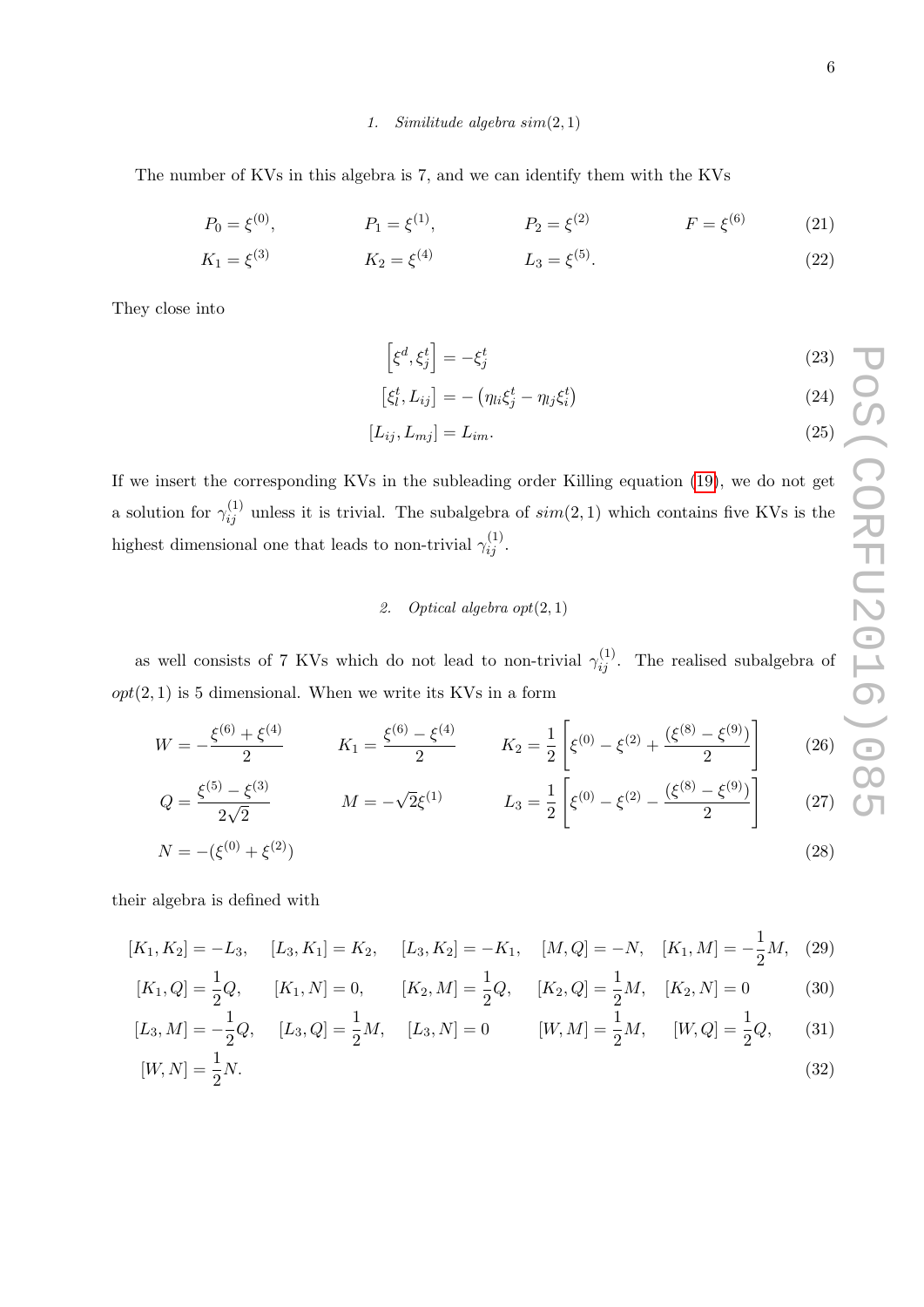(38)

3.  $o(2, 2)$ 

The algebra  $o(2, 2)$  is 6 dimensional while its highest realised subalgebra consists of 4 KVs. Rewriting the KVs in the form,

$$
A_1 = -\frac{1}{2} \left[ \frac{\xi^{(9)} + \xi^{(8)}}{2} - \left( \xi^{(0)} + \right) \right], \qquad A_2 = \frac{1}{2} \left( \xi^{(6)} + \xi^{(4)} \right), \qquad (33)
$$

$$
A_3 = \frac{1}{2} \left[ -\frac{\xi^{(9)} + \xi^{(8)}}{2} - \left( \xi^{(0)} + \xi^{(2)} \right) \right] \qquad B_1 = -\frac{1}{2} \left[ \frac{-\xi^{(9)} - \xi^{(8)}}{2} + \left( \xi^{(0)} - \xi^{(2)} \right) \right] \qquad (34)
$$
  
\n
$$
B_2 = \frac{1}{2} \left( \xi^{(6)} - \xi^{(4)} \right) \qquad B_3 = \frac{1}{2} \left[ \frac{\xi^{(9)} - \xi^{(8)}}{2} + \left( \xi^{(0)} - \xi^{(2)} \right) \right] \qquad (35)
$$

$$
B_3 = \frac{1}{2} \left[ \frac{\xi^{(9)} - \xi^{(8)}}{2} + \left( \xi^{(0)} - \xi^{(2)} \right) \right] \tag{35}
$$

we can identify the algebra

2

 $A_3 =$ 

$$
[A_1, A_2] = -A_3 \qquad [A_3, A_1] = A_2 \qquad [A_2, A_3] = A_1 \qquad (36)
$$

$$
[B_1, B_2] = -B_3 \qquad [B_3, B_1] = B_2 \qquad [B_2, B_3] = B_1 \qquad (37)
$$

which can be summarised into  $[A_i, B_k] = 0$  for  $(i, k) = 1, 2, 3$ .

 $4. \quad o(3,1)$ 

This algebra consists of 6 KVs, while the highest dimensional realised subalgebra is 4 dimensional. If we define the KVs as

$$
L_1 = \xi^{(7)} + \frac{\xi^{(2)}}{2} \qquad L_2 = \xi^{(5)} \qquad L_3 = \xi^{(8)} + \frac{1}{2}\xi^{(1)} \qquad (39)
$$

$$
K_1 = \xi^{(8)} - \frac{1}{2}\xi^{(1)} \qquad K_2 = \xi^{(6)} \qquad K_3 = -\xi^{(7)} + \frac{1}{2}\xi(2) \qquad (40)
$$

the algebra is

$$
[L_i, L_j] = \epsilon_{ijk} L_k,\tag{41}
$$

$$
[L_i, K_j] = \epsilon_{ijk} K_k,\tag{42}
$$

$$
[K_i, K_j] = -\epsilon_{ijk} L_k. \tag{43}
$$

The subalgebras which have for the highest dimensional realised subalgebra, algebra with 4 KVs are  $o(3) \otimes o(2), o(2) \otimes o(2, 1)$  and  $o(2, 1)$  and we will not consider their algebras and KVs explicitly here, for more information see [\[14\]](#page-11-7). The explicit solutions defined by some of the algebras we mentioned above are written in the table in the Appendix: "Highest realised subalgebras of  $sim(2, 1)$ ", while now we focus on the realised subalgbras that can be extended to global solutions.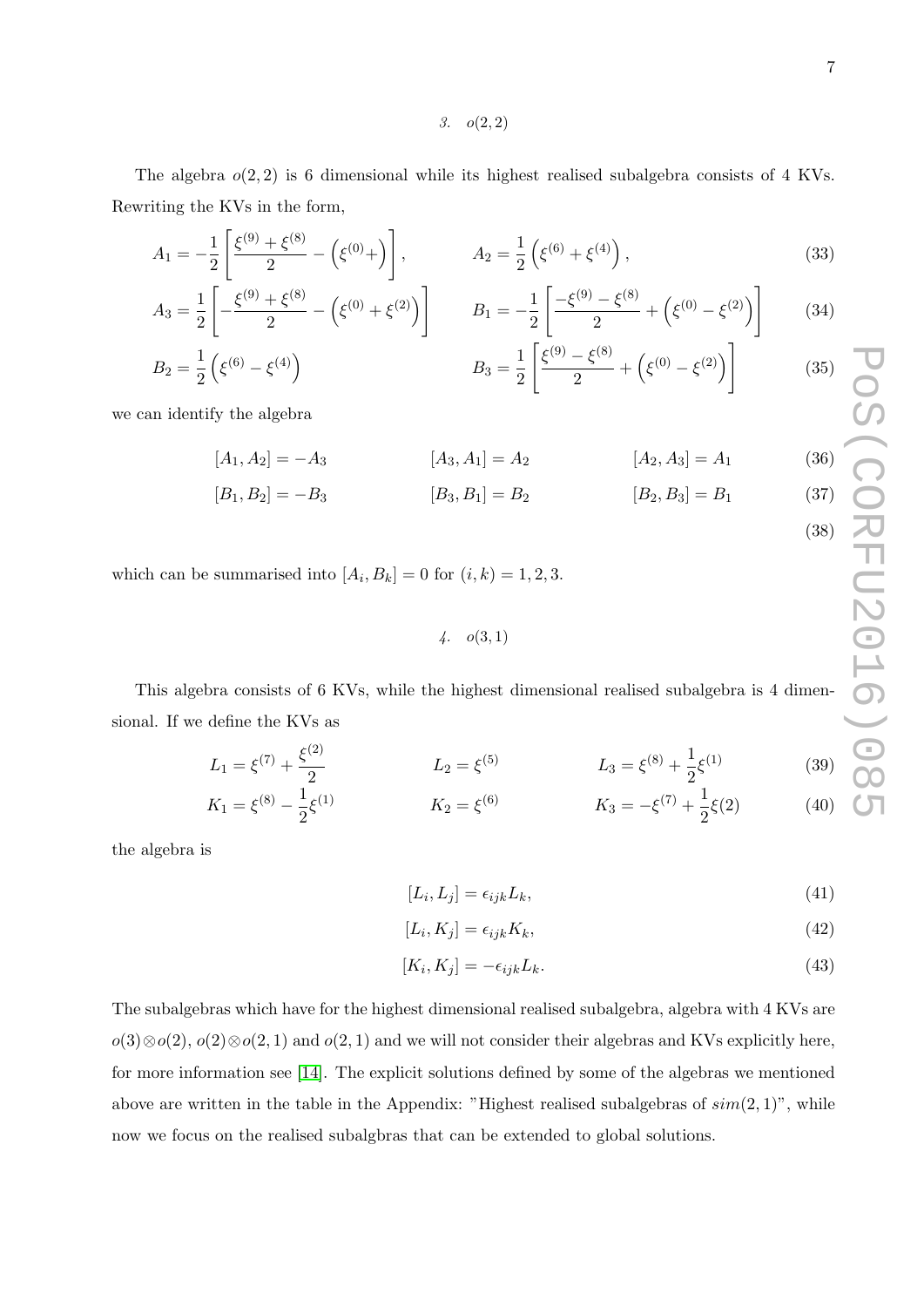### V. GLOBAL SOLUTION

To obtain the five dimensional subalgebra we consider the KVs of the similitude algebra which form the subalgebra  $\alpha_{5,4}$  (adopting the notation from [\[16\]](#page-11-9)) and insert them in the equation [\(19\)](#page-3-0). The equation [\(19\)](#page-3-0) is solvable when  $\gamma_{ij}^{(1)}$  is

<span id="page-7-1"></span><span id="page-7-0"></span>
$$
\gamma_{ij}^{(1)} = \begin{pmatrix} c & c & 0 \\ c & c & 0 \\ 0 & 0 & 0 \end{pmatrix}, \tag{44}
$$

and the KVs that define  $\alpha_{5,4}$  are KVs of translation and two new linearly combined KVs

$$
\chi_{new}^{(1)} = \xi^{(6)} - \frac{1}{2}\xi^{(3)} \qquad \chi_{new}^{(2)} = \xi^{(5)} - \xi^{(4)}.\tag{45}
$$

The solution [\(44\)](#page-7-0) helps us to find the global soultion, because we can use it to write the ansatz metric

$$
ds^{2} = dr^{2} + (-1 + cf(r))dx_{i}^{2} + 2cf(r)dx_{i}dx_{j} + (1 + cf(r))dx_{j}^{2} + dx_{x}^{2}
$$
\n(46)

for  $x_i = \{t, x, y\}$ . The line element [\(46\)](#page-7-1) gives global solution and solves Bach equation [\(3\)](#page-2-2) for  $f(r) = c_1 + c_2 + c_3 r^2 + c_4 r^3.$ 

Interestingly, we can notice form the solution for  $f(r)$  that choosing the coefficients  $c_i$  (i = 1, 2, 3, 4) we can decide whether we will have the corresponding charges. The AdS/CFT correspondence tells us how to define the stress energy tensors at the boundary, and for conformal gravity and this particular metric, stress energy tensors are partially massless response  $P_{ij}$  in the sense of Deser, Nepomechie, and Waldron [\[17,](#page-11-10) [18\]](#page-11-11), and standard Brown-York stress energy tensor  $\tau_{ij}$ . We obtain

$$
\tau_{ij} = \begin{pmatrix} -cc_4 & -cc_4 & 0 \\ -cc_4 & -cc_4 & 0 \\ 0 & 0 & 0 \end{pmatrix}
$$
\n(47)

and

$$
P_{ij} = \begin{pmatrix} cc_3 & cc_3 & 0 \\ cc_3 & cc_3 & 0 \\ 0 & 0 & 0 \end{pmatrix}.
$$
 (48)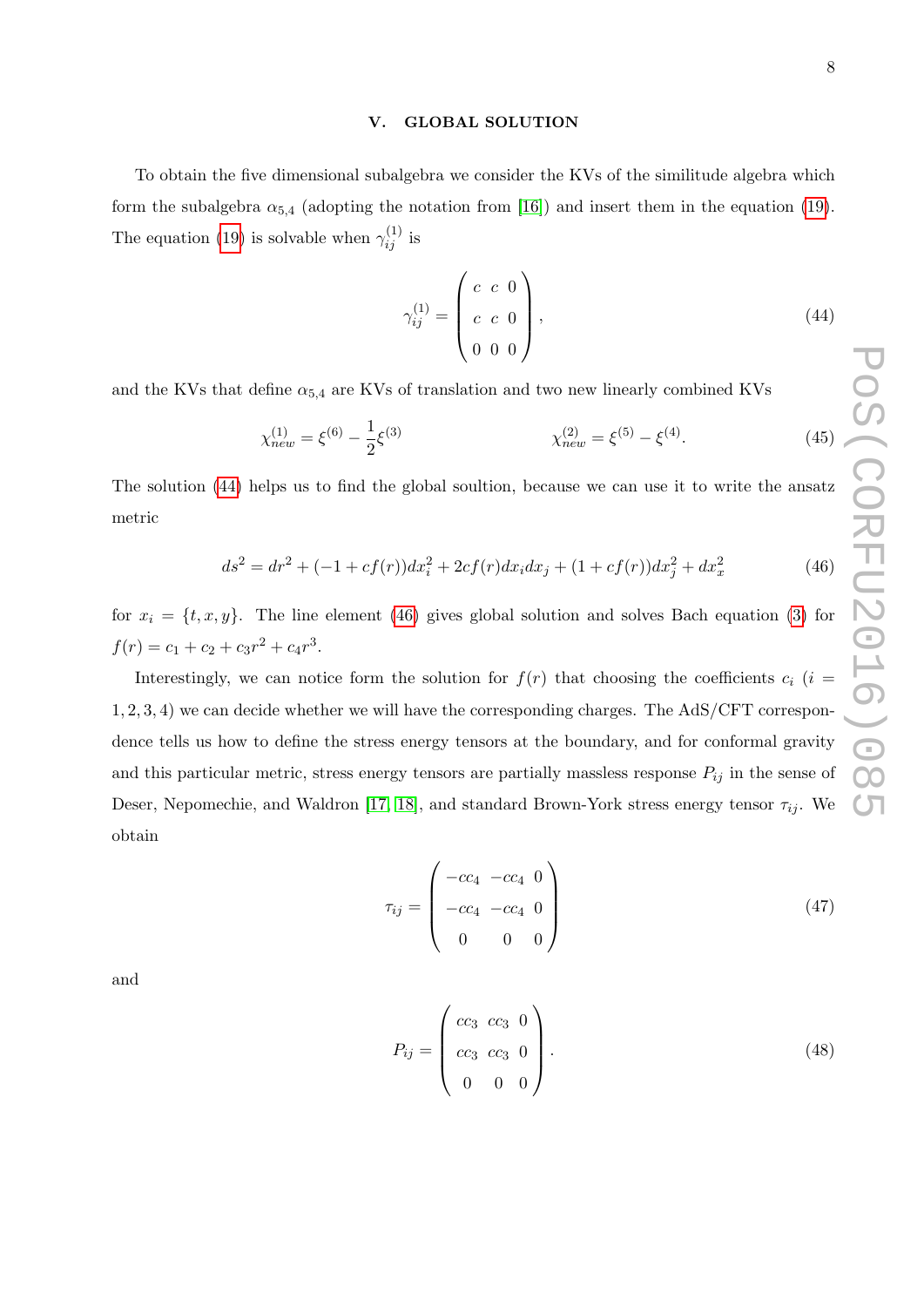Using the analogous ansatz metric and  $\gamma_{ij}^{(1)}$  of the form

$$
\gamma_{ij} = \begin{pmatrix} -cb(t-y) & 0 & cb(t-y) \\ 0 & 0 & 0 \\ cb(t-y) & 0 & -cb(t-y) \end{pmatrix}.
$$
 (49)

which conserve the KVs

$$
\xi^{(n1)} = -P_0 + P_2 \qquad \xi_2^{(n2)} = P_1 \qquad \xi^{(n3)} = P_1 \qquad \xi^{(n3)} = L_3 - K_1 \qquad (50)
$$

we as well obtain the global solution of the Bach equation [\(3\)](#page-2-2).

The particularity of this metric is that  $b(t - y)$  is a function, which allows us to solve [\(19\)](#page-3-0) for the further conserved KV. We can obtain the forms of  $\gamma_{ij}^{(1)}$  for the corresponding KV written in the table

| 4th KV                                                                         |               | $b(t-y)$ 4th KV | $b(t-y)$                                                 |
|--------------------------------------------------------------------------------|---------------|-----------------|----------------------------------------------------------|
|                                                                                | $rac{b}{t-u}$ | $F-K_2$         | $\overline{(t-y)^{3/2}}$                                 |
| $\left F+K_2+\epsilon(-P_0-P_2)\right b\cdot e^{\frac{t-1}{2\epsilon}}\right $ |               | $K_2$           | $(t-u)^2$                                                |
| $P_0 - P_2$                                                                    |               |                 | b(t-1) $ F + cK_2 b \cdot (t - y)^{\frac{1-2c}{-1+c}}$ . |

# VI. CONCLUSION AND OUTLOOK

Depending on the linear term in the FG expansion, we can impose a number of boundary conditions in conformal gravity. These boundary conditions are classified according to subalgebras of so(3, 2), and with the clever choice of an ansatz metric, using the realised  $\gamma_{ij}^{(1)}$  matrices, we can obtain a global solution. Global solutions can therefore be classified according to the realised subalgebras.

Largest asymptotic symmetry algebra we find is 5 dimensional, belongs to subalgbra of  $sim(2, 1)$ and  $opt(2, 1)$  and defines pp wave or geon solution.  $o(2, 2)$  and  $o(3, 1)$  algebras define ASAs with maximally 4 KVs. Each of these can also give pp wave global solution.

However, there are more global solutions. To find them using this approach, one has to carefully choose the ansatz metric and depending on the requirement of the global solutions, impose additional conditions which may lead to easy or demanding task. Further research in this direction include studying the black hole solutions, black branes and black strings.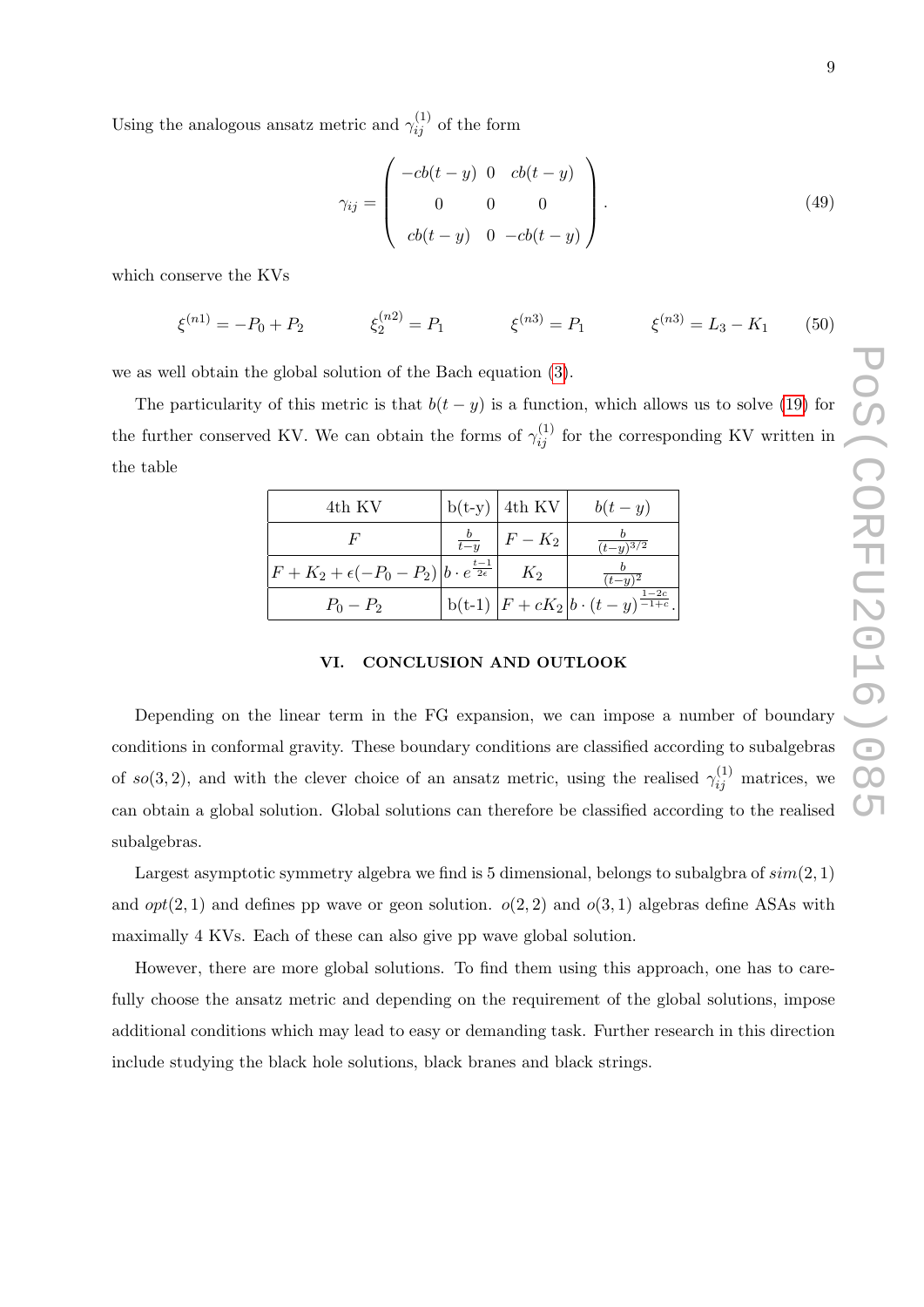# POS(CORFU2016)085 PoS(CORFU2016)085

## VII. ACKNOWLEDGEMENTS

I would like to thank the organisers of the "School and Workshops on Elementary Particle Physics and Gravity" at Corfu Summer Institute 2016 for the hospitality. The work was funded by the Forschungsstipendien 2015 of Technische Universität Wien.

# VIII. APPENDIX: HIGHEST REALISED SUBALGEBRAS OF  $sim(2, 1)$

Here we write an example of the asymptotic solutions for  $\gamma_{ij}^{(1)}$  and their corresponding algebra. The subalgebras of  $sim(2, 1)$  we denote with " $\alpha$ " and adopt the notation of [\[16\]](#page-11-9), while the generators are identified with with  $P_0 = -\xi^{(0)}$ ,  $P_1 = \xi^{(1)}$ ,  $P_2 = \xi^{(2)}$ ,  $F = \xi^{(6)}$ ,  $K_1 = \xi^{(3)}$ ,  $K_2 = \xi^{(4)}$ ,  $L_3 = \xi^{(5)}$ .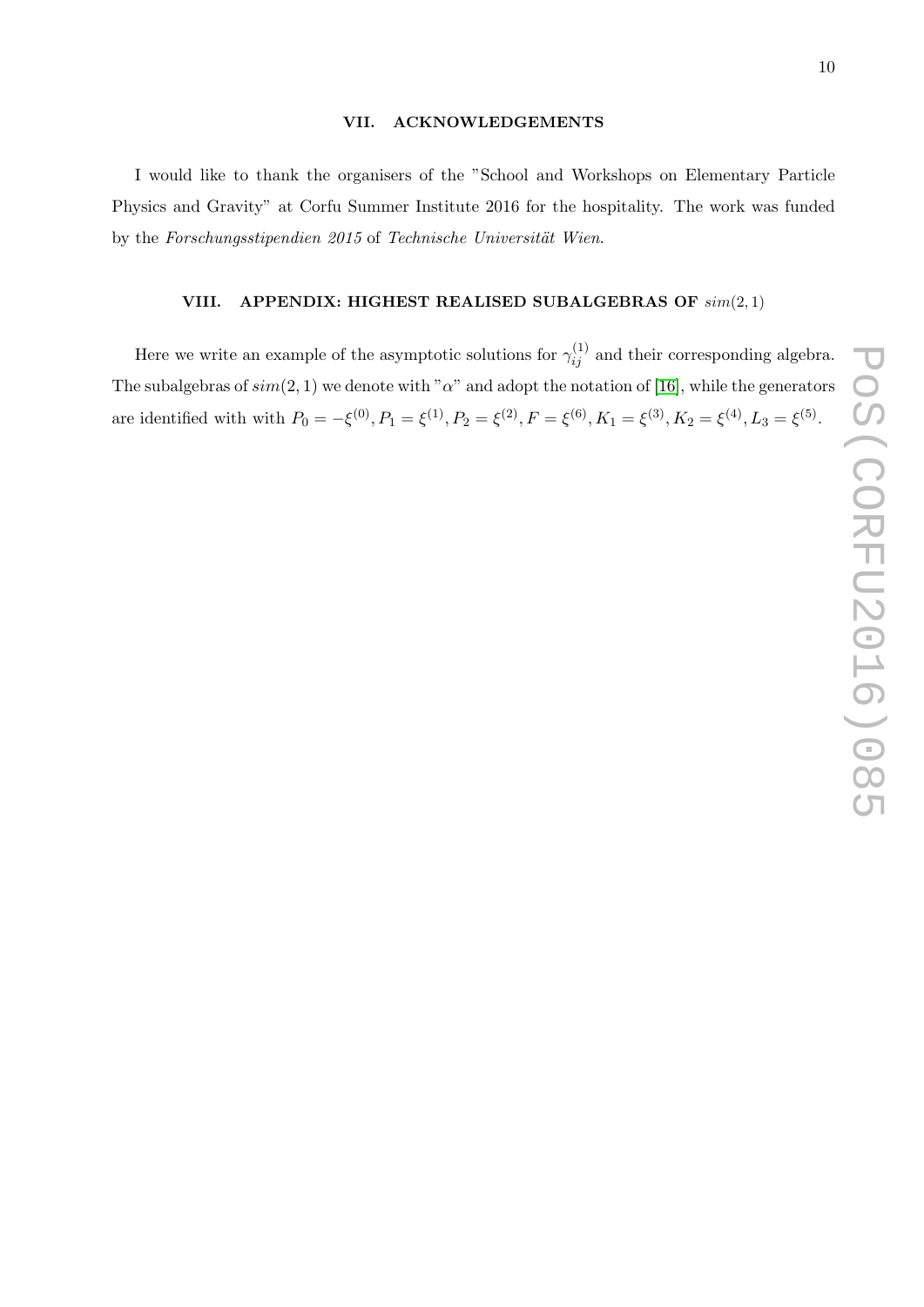| Realized subalgebras             |                        |                                                                                                                                                                                                                                                   |                                                                                                                                                        |  |
|----------------------------------|------------------------|---------------------------------------------------------------------------------------------------------------------------------------------------------------------------------------------------------------------------------------------------|--------------------------------------------------------------------------------------------------------------------------------------------------------|--|
| Name                             | Patera name            | generators                                                                                                                                                                                                                                        | $\gamma_{ij}^{(1)}$                                                                                                                                    |  |
|                                  | $\alpha_{5,4}^a$       | $F + \frac{1}{2}K_2, -K_1 + L_3,$ $P_0, P_1, P_2$ $\begin{pmatrix} -b & 0 & b \\ 0 & 0 & 0 \\ b & 0 & -b \end{pmatrix}$                                                                                                                           |                                                                                                                                                        |  |
|                                  | $\alpha \neq 0, \pm 1$ | $\alpha = \frac{1}{2}$                                                                                                                                                                                                                            |                                                                                                                                                        |  |
| $\mathcal{R} \oplus o(3)$        | $\alpha_{4,1}$         | $P_1 \oplus \{K_2, P_0, P_2\}$                                                                                                                                                                                                                    | $\left(\begin{array}{ccc} \frac{b}{2} & 0 & 0 \ 0 & b & 0 \ 0 & 0 & -\frac{b}{2} \end{array}\right)$                                                   |  |
|                                  | $\alpha_{4,2}$         | $\begin{array}{ c c } \hline & & & & & 2 \ / \ \hline & & & & \\ \hline \{F-K_2; P_0+P_2,P_1\} & & 0 & b & 0 \\ \hline & & 0 & 0 & -2b \end{array}$                                                                                               |                                                                                                                                                        |  |
| MKR<br>$\mathcal{R} \oplus o(3)$ | $\alpha_{4,3}$         | $P_0 \oplus \{L_3, P_1, P_2\}$                                                                                                                                                                                                                    | $\left(\begin{array}{ccc} 2b & 0 & 0 \ 0 & b & 0 \end{array}\right)$                                                                                   |  |
|                                  | $\alpha_{4,4}$         | $F \oplus \{K_1, K_2, L_3\}$                                                                                                                                                                                                                      | $\begin{pmatrix} x_1 \\ y_{ij}^{(1)} = \begin{pmatrix} 2f(t) & 0 & 0 \\ 0 & f(t) & 0 \\ 0 & 0 & f(t) \end{pmatrix} \end{pmatrix}$                      |  |
|                                  | $\alpha_{4,5}$         | $F\{K_2; P_0 - P_2\} \oplus$<br>{ $F - K_2, P_1$ }                                                                                                                                                                                                | $\begin{array}{c} \left(\begin{array}{ccc} 0& \frac{b}{t-y}& 0\\ \frac{b}{t-y}& 0& \frac{b}{y-t}\\ 0& \frac{b}{y-t}& 0 \end{array}\right) \end{array}$ |  |
|                                  | $\alpha_{4,6}$         | $\begin{cases} \{F + K_2, P_0 - P_2\} \oplus \{F - K_2, P_0 + P_2\} \end{cases}$ $\begin{bmatrix} \frac{x}{x} & 0 & 0 \\ 0 & \frac{2b}{x} & 0 \\ 0 & 0 & -\frac{b}{x} \end{bmatrix}$<br>$L_3 - K_1, P_0 + P_2;$ gives 5 KV su<br>$P_0 - P_2, P_1$ | $\left \int \frac{b}{x} 0 \ 0\right  \right $                                                                                                          |  |
|                                  | $\alpha_{4,7}$         |                                                                                                                                                                                                                                                   | gives 5 KV subalgebra for constant<br>components of $\gamma_{ij}^{(1)}$                                                                                |  |

- <span id="page-10-1"></span><span id="page-10-0"></span>[1] J. Maldacena (2011), 1105.5632.
- [2] G. 't Hooft, pp. 251–266 (2009), 0909.3426.
- [3] G. 't Hooft (2010), 1009.0669.
- <span id="page-10-2"></span>[4] G. t. Hooft (2010), 1011.0061.
- [5] G. T. Hooft (2014), 1410.6675.